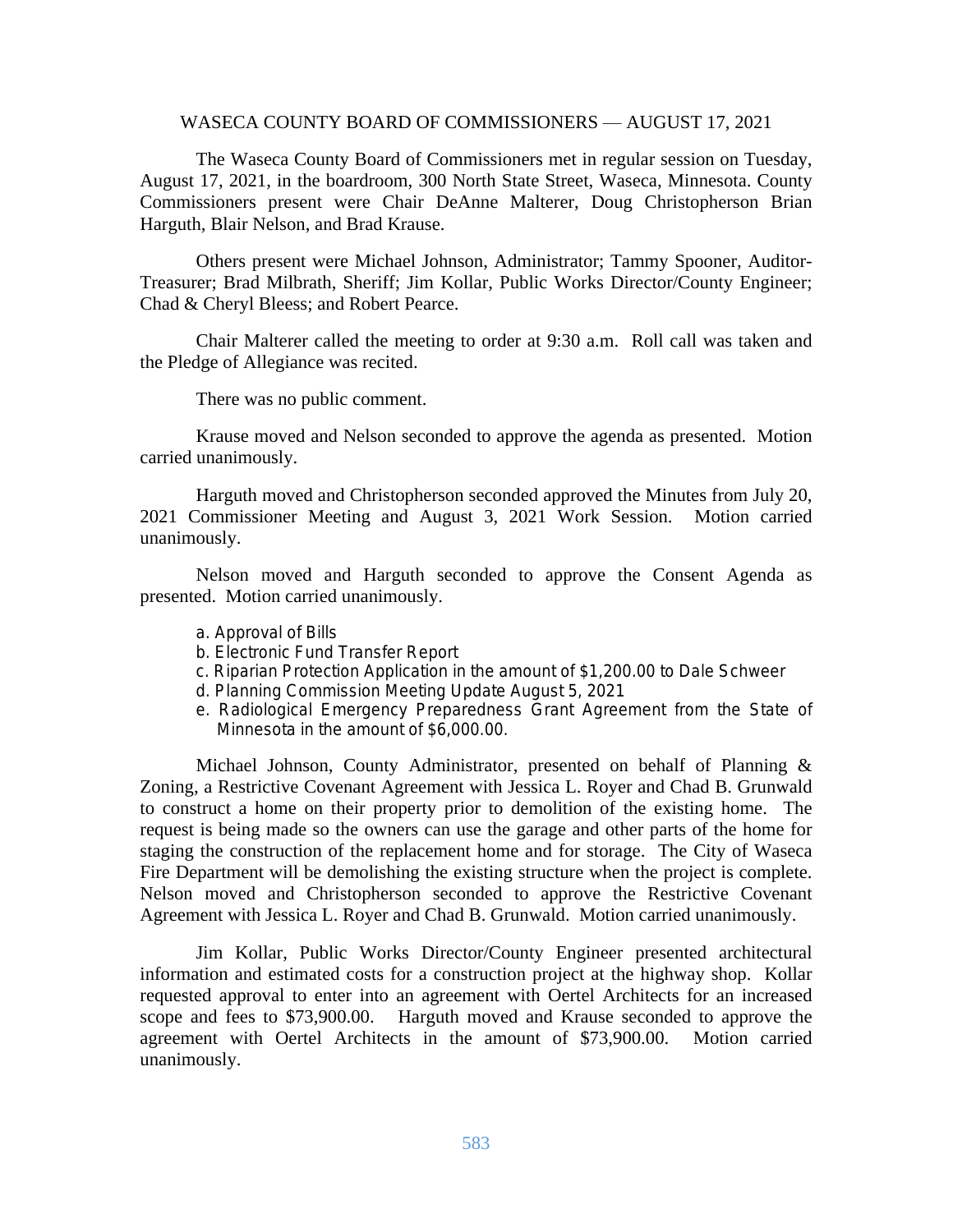Harguth moved and Nelson seconded to approve moving forward with the cold storage building project, as vetted by the sub-committee. Motion carried unanimously.

Michael Johnson, County Administrator, provided updates on recent activities and upcoming meetings. Of special note, the weed harvester has been purchased and will be arriving in Waseca soon. The conveyor equipment that works in conjunction with the harvester is scheduled to arrive in February 2022.

MnDOT was scheduled to present their Capital Highway Investment Plan, however, they requested to reschedule. Chair Malterer tabled the MnDOT presentation to September 7, 2021.

Commissioner Reports were shared.

Having no further county board business, Krause moved and Harguth seconded the motion to adjourn the meeting. Motion carried unanimously and meeting adjourned at 10:38 a.m.

> DeAnne Malterer, Chairperson Waseca County Board of Commissioners

\_\_\_\_\_\_\_\_\_\_\_\_\_\_\_\_\_\_\_\_\_\_\_\_\_\_\_\_\_\_\_\_

ATTEST:

Tamara J. Spooner, Clerk Waseca County Auditor/Treasurer

\_\_\_\_\_\_\_\_\_\_\_\_\_\_\_\_\_\_\_\_\_\_\_\_\_\_\_\_\_

The following bills were audited and allowed:

| A.H. HERMEL COMPANY                       | 809.56    |
|-------------------------------------------|-----------|
| ADV CORRECTIONAL HEALTHCARE               | 3,781.18  |
| ALTERNATIVE RESOLUTIONS INC               | 2,704.20  |
| <b>AMAZON CAPITAL SERVICES</b>            | 127.31    |
| APG MEDIA OF SOUTHERN MN LLC              | 245.51    |
| APH STORES, INC.                          | 1,424.40  |
| <b>BAKER TILLY LLP</b>                    | 8,285.00  |
| <b>BLAIR NELSON</b>                       | 53.20     |
| <b>BLOOMING PRAIRIE FARM RADIO, INC</b>   | 450.00    |
| <b>BOCKS SERVICE INC</b>                  | 103.50    |
| <b>CAPITAL ONE</b>                        | 161.19    |
| <b>CDW GOVERNMENT INC</b>                 | 41,246.71 |
| <b>CHRISTENSEN TIRE &amp; AUTO REPAIR</b> | 5,732.15  |
| <b>COMMUNITY COMPLIANCE MONITORING</b>    | 876.00    |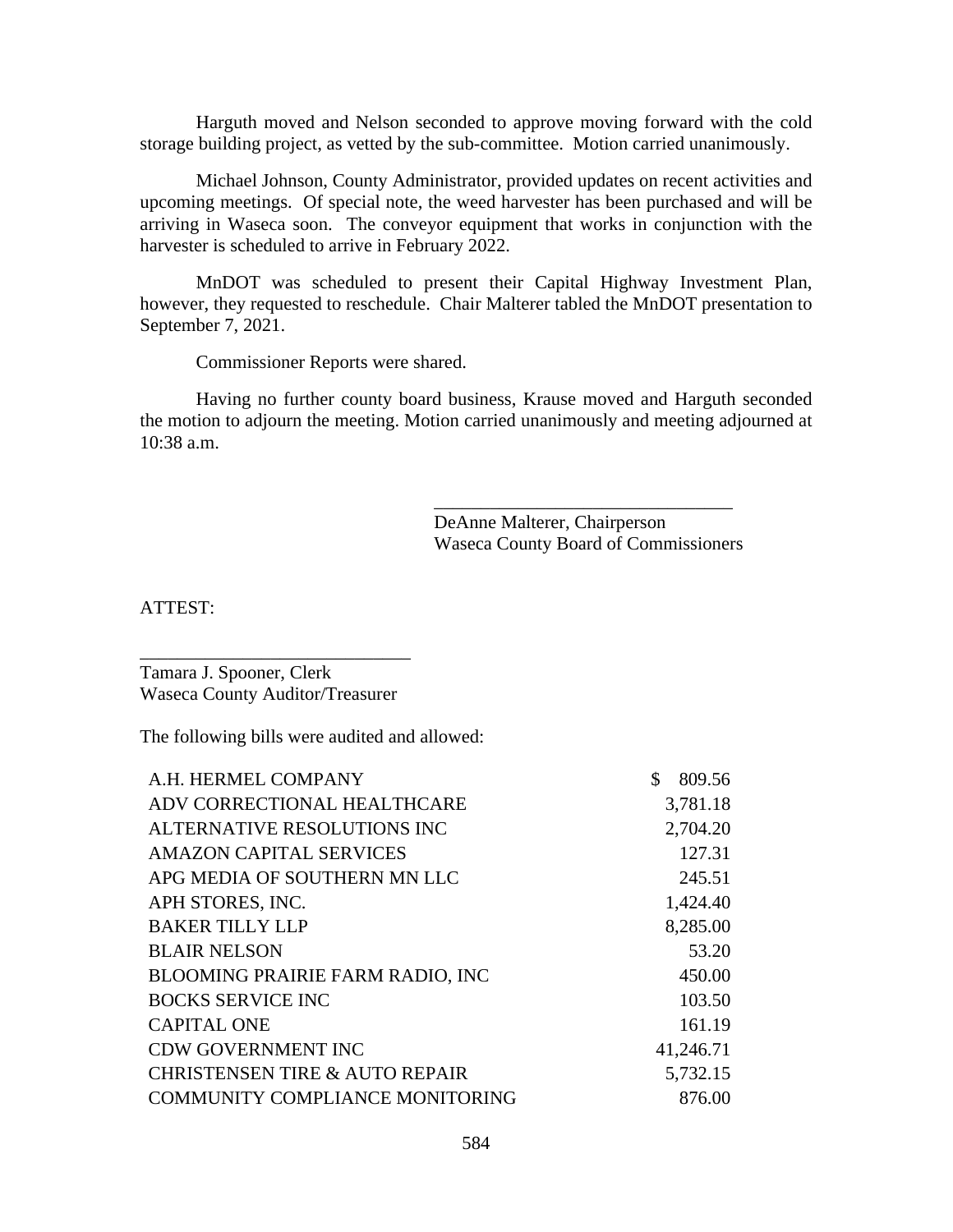| <b>CRYSTAL VALLEY COOP</b>             | 820.90   |
|----------------------------------------|----------|
| <b>CRYSTAL VALLEY COOP</b>             | 4.63     |
| <b>DEANNE MALTERER</b>                 | 262.86   |
| DELANE NELSON ELECTRIC LLC             | 170.00   |
| DEML FORD INC                          | 2,760.80 |
| <b>EMERGENCY AUTOMOTIVE TECH</b>       | 1,411.48 |
| <b>EXPRESS CARE INC</b>                | 80.98    |
| <b>EXPRESS SERVICES INC</b>            | 2,280.27 |
| <b>FAME AWARDS INC</b>                 | 74.00    |
| FIRST NATIONAL BANK 4135               | 78.65    |
| FIRST NATIONAL BANK 6946               | 216.24   |
| FIRST NATIONAL BANK 9655               | 1,000.00 |
| FIRST NATIONAL BANK OMAHA 7265         | 25.98    |
| <b>FIRST NATIONAL BANK 4208</b>        | 71.41    |
| <b>FIRST NATIONAL BANK 5529</b>        | 1,372.21 |
| FIRST NATIONAL BANK OMAHA 4669         | 200.00   |
| FIRST NATIONAL BANK OMAHA 7462         | 1,100.59 |
| FIRST NATIONAL BANK OMAHA 0710         | 48.00    |
| FIRST NATIONAL BANK OMAHA 1325         | 895.40   |
| FIRST NATIONAL BANK OMAHA 2173         | 596.36   |
| FIRST NATIONAL BANK OMAHA 3979         | 863.92   |
| FIRST NATIONAL BANK OMAHA 4986         | 798.93   |
| <b>FIRST NATIONAL BANK OMAHA 5295</b>  | 79.08    |
| FIRST NATIONAL BANK OMAHA 5640         | 1,214.87 |
| FIRST NATIONAL BANK OMAHA 6072         | 150.46   |
| FIRST NATIONAL BANK OMAHA 6171         | 42.15    |
| FIRST NATIONAL BANK OMAHA 7236         | 1,233.10 |
| FIRST NATIONAL BANK OMAHA 8006         | 48.98    |
| FIRST NATIONAL BANK OMAHA 8263         | 169.00   |
| FIRST NATIONAL BANK OMAHA 8264         | 1,144.06 |
| <b>FLEET PRIDE</b>                     | 1,340.98 |
| <b>FSSOLUTIONS</b>                     | 56.38    |
| <b>GIS WORKSHOP, LLC</b>               | 1,710.00 |
| <b>HOUSTON ENGINEERING INC</b>         | 8,251.00 |
| <b>HY-VEE OWATONNA</b>                 | 266.13   |
| <b>INNOVATIVE OFFICE SOLUTIONS LLC</b> | 1,368.52 |
| <b>J SCOTT BRADEN LAW OFFICE</b>       | 865.50   |
| <b>JANESVILLE HARDWARE LLC</b>         | 14.36    |
| <b>JOBS PLUS INC</b>                   | 185.31   |
| <b>JOSH LANGR</b>                      | 84.86    |
| <b>KENDALL LANGSETH</b>                | 1,170.56 |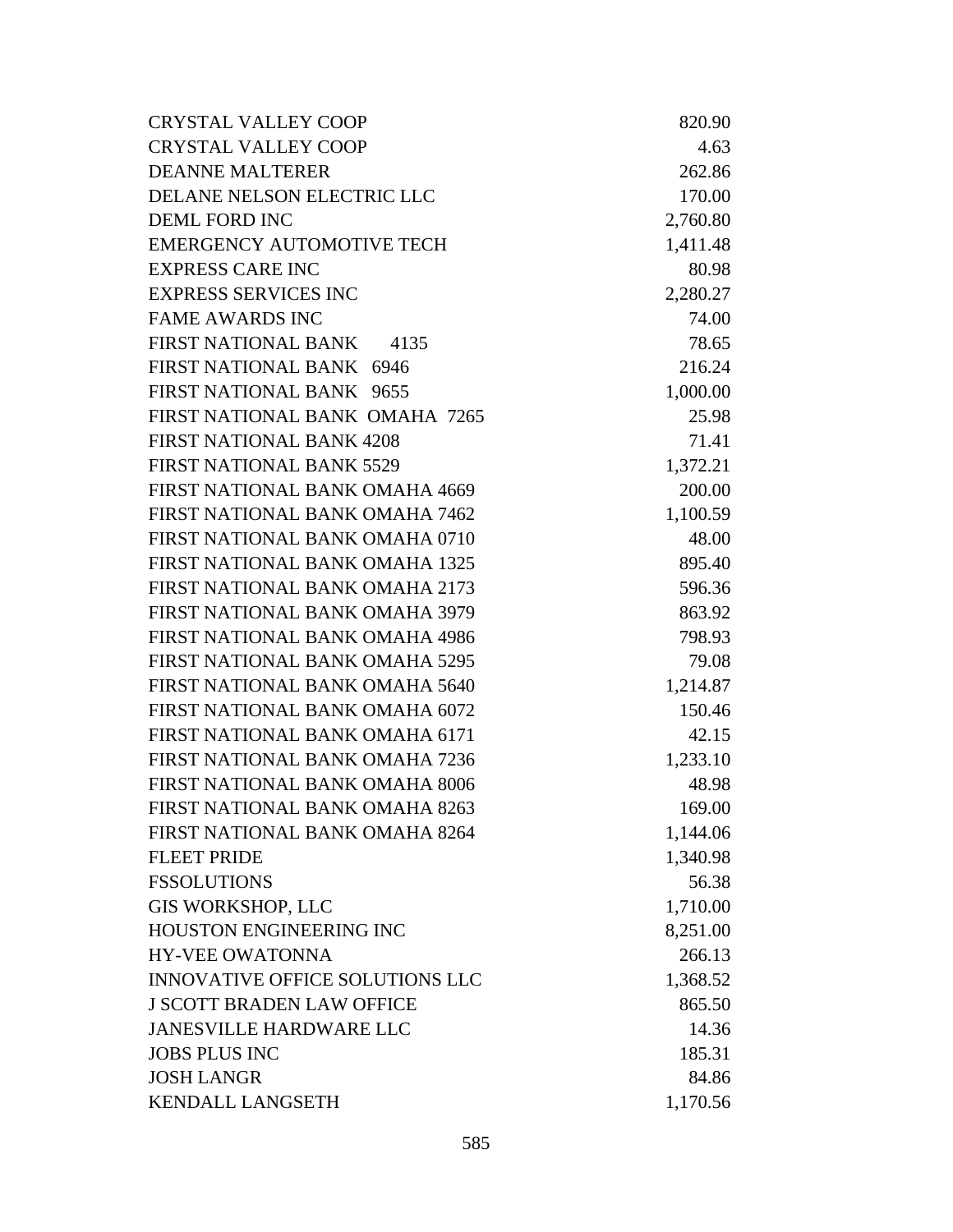| <b>LENZ LAWN CARE INC</b>              | 580.00    |
|----------------------------------------|-----------|
| <b>LOUISE LUND</b>                     | 351.36    |
| <b>MARK BEHRENDS</b>                   | 4,315.58  |
| <b>MARK SOMMERS</b>                    | 90.42     |
| <b>MARVIN PEARSON</b>                  | 94.34     |
| <b>MATHESON</b>                        | 250.75    |
| <b>MAYO CLINIC</b>                     | 3,200.00  |
| <b>MAYO CLINIC ST LOUIS MO</b>         | 32.00     |
| MEI TOTAL ELEVATOR SOLUTIONS           | 430.55    |
| <b>MENARDS-MANKATO</b>                 | 151.66    |
| <b>MESSICK LAW PLLC</b>                | 1,600.00  |
| MIDWEST MONITORING & SURVEILLANCE      | 191.18    |
| <b>MINNCOR INDUSTRIES</b>              | 105.00    |
| MN COMM OF TRANSPORTATION              | 886.52    |
| MN DEPT OF CORRECTIONS STS             | 18,768.74 |
| <b>MN SHERIFFS ASSOC</b>               | 1,815.00  |
| <b>MN SUPPLY CO</b>                    | 1,856.66  |
| <b>MN VALLEY TESTING LAB</b>           | 114.60    |
| <b>NAPA AUTO PARTS MPEC</b>            | 593.11    |
| <b>NCH CORPORATION</b>                 | 261.61    |
| <b>NEWRICH FOODS</b>                   | 23.77     |
| NORTH CENTRAL INTERNATIONAL INC        | 1,647.99  |
| NORTH MEMORIAL HEALTH CARE             | 1,819.50  |
| <b>OLMSTED COUNTY</b>                  | 1,620.00  |
| PADDED SURFACES BY B&E INC             | 19,875.00 |
| PEMBERTON LAW PLLP                     | 1,222.50  |
| PERRY MORTENSEN                        | 16,000.00 |
| POWERPLAN INC                          | 127.06    |
| PTS OF AMERICA, LLC                    | 3,648.00  |
| <b>RAMSEY COUNTY</b>                   | 1,425.00  |
| REGENTS OF UNIVERSITY OF MN            | 1,112.00  |
| RIVER BEND BUSINESS PRODUCTS           | 411.35    |
| <b>RS EDEN</b>                         | 166.05    |
| RUPP ANDERSON SQUIRES & WALDSPURGER PA | 1,365.50  |
| RUSSELL J FREDERICK                    | 83.47     |
| <b>RWV SIGNS INC</b>                   | 100.00    |
| <b>SPORTSMAN STOP</b>                  | 18.40     |
| <b>STATE OF MINNESOTA</b>              | 30.00     |
| STEELE CO DETENTION CENTER             | 4,887.00  |
| STEPHANIE ROEMHILDT                    | 87.50     |
| STREAMLINE COMMUNICATIONS LLC          | 790.00    |